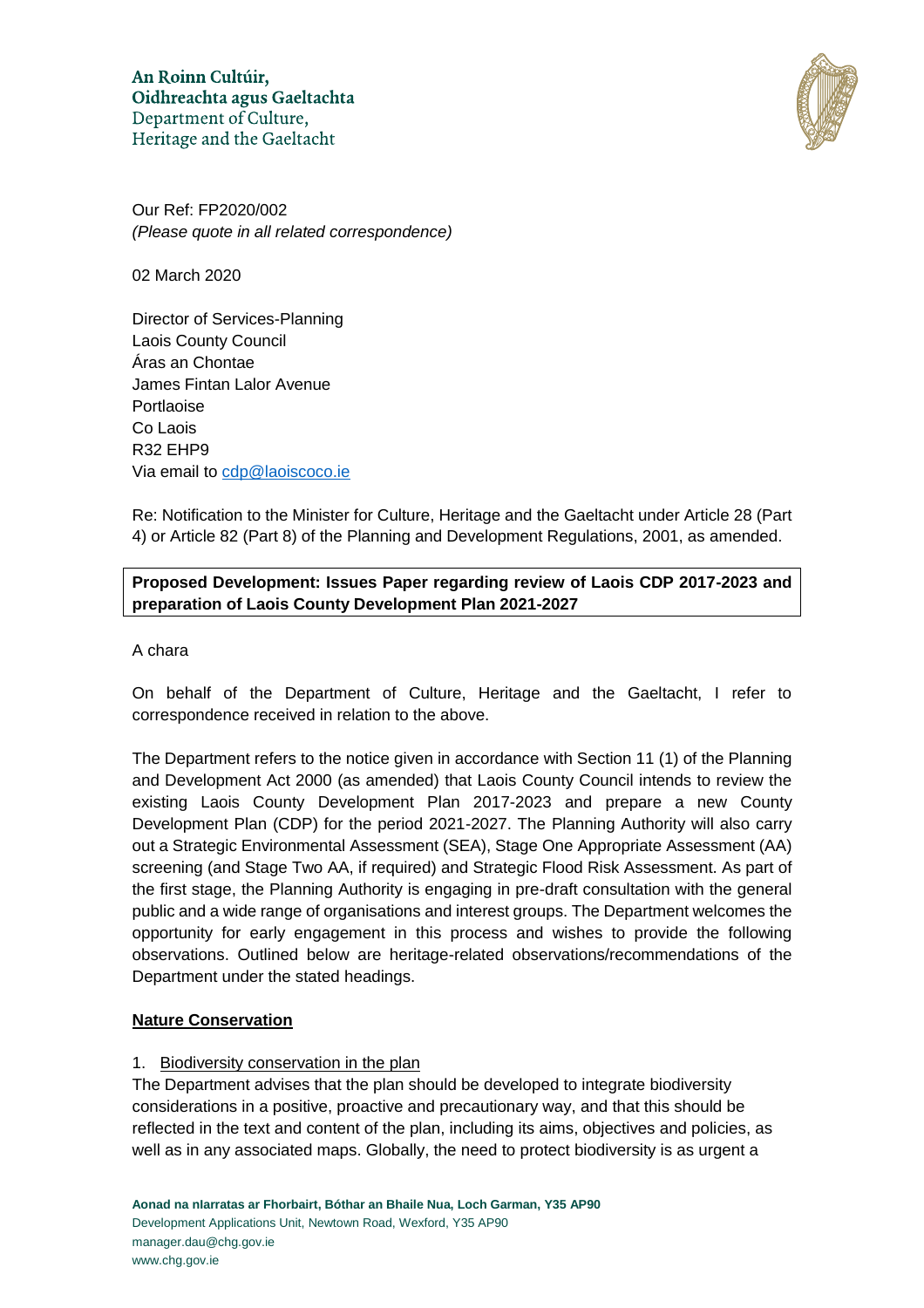

priority as climate change and should be given equal status and visibility in the plan. A clear commitment should be made to biodiversity conservation generally and not just in relation to protected sites, habitats and species.

The Department recommends that, as part of this process, that the current Plan's policies and objectives are reviewed. Such a review should take place with a view to streamlining and strengthening policies by ensuring that they are consistent with current EU and National plans, reports, guidance documents and case law relating to biodiversity including:

- Project Ireland 2040 The National Planning Framework
- The Regional Spatial & Economic Strategy for the Eastern & Midland Regional Assembly 2019 including Biodiversity Regional Policy Objectives and Green Infrastructure Guiding Principles
- The National Biodiversity Action Plan 2017 2021
- All-Ireland Pollinator Plan 2015 -2020
- $\bullet$  Ireland's Article 17 reports 2019<sup>1</sup>
- [Ireland's Summary Report for the period 2008 –](https://circabc.europa.eu/sd/a/a211d525-ff4d-44f5-a360-e82c6b4d3367/IE_A12NatSum_20141031.pdf) 2012 under Article 12 of the [Birds Directive](https://circabc.europa.eu/sd/a/a211d525-ff4d-44f5-a360-e82c6b4d3367/IE_A12NatSum_20141031.pdf)<sup>2</sup>
- The River Basin Management Plan 2018 -2021 including the Freshwater Pearl Mussel Second Draft Nore Sub‐Basin Management Plan (2010)
- The National Peatlands Strategy 2015 and the National Raised Bog Special Areas of Conservation Management Plan 2017-2022
- Conservation objectives for Natura 2000 sites within the plan's zone of influence
- NPWS Prioritised Action Framework (PAF) for Natura 2000 for the EU Multiannual Financing Period 2014-2020<sup>3</sup>
- EU's 2013 Green Infrastructure Strategy
- EU's 2019 Guidance on integrating ecosystems and their services into decision-making
- Recent planning case law in relation to the Habitats Directive (92/43/EEC) and Birds Directive (2009/147/EC)
- Laois Heritage Plan 2014 2019
- Local Biodiversity Action Plans for settlements in County Laois

A number of Local Biodiversity Action Plans for settlements in County Laois have been prepared. The Department welcomes this initiative and would encourage its roll out to other settlements in the county. The Department also welcomes the protection afforded to the critically endangered Nore Freshwater Pearl Mussel in the current County Development Plan (Policy NH37) and advises that a similar policy should be considered for inclusion in the next plan.

<sup>1</sup> <https://www.npws.ie/publications/article-17-reports/article-17-reports-2019>

<sup>2</sup> [https://www.npws.ie/status-and-trends-ireland%E2%80%99s-bird-species-%E2%80%93](https://www.npws.ie/status-and-trends-ireland%E2%80%99s-bird-species-%E2%80%93-article-12-reporting) [article-12-reporting](https://www.npws.ie/status-and-trends-ireland%E2%80%99s-bird-species-%E2%80%93-article-12-reporting)

<sup>3</sup> <https://www.npws.ie/sites/default/files/general/PAF-IE-2014.pdf>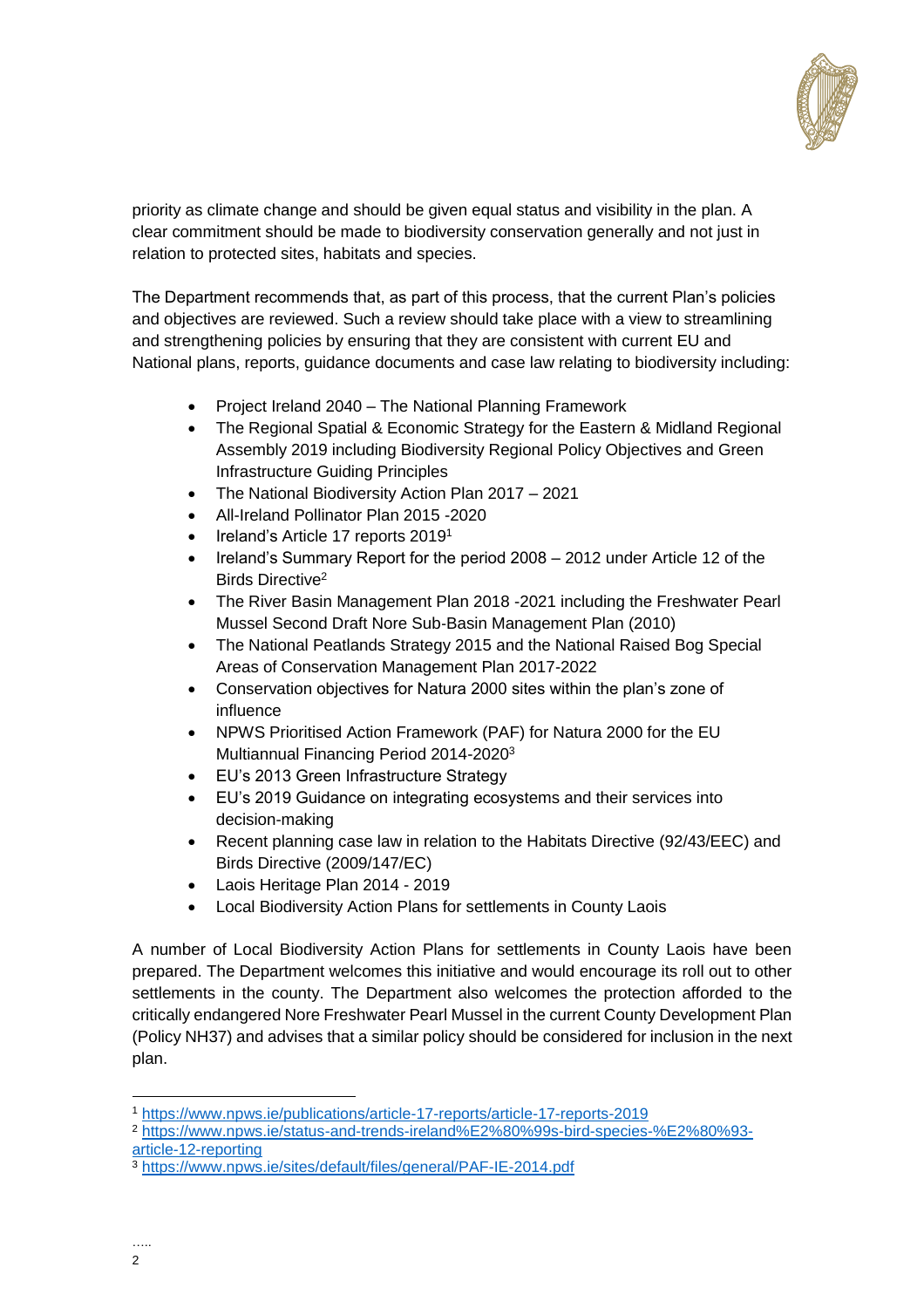

### 2. Integrated assessment

Laois County Council is the competent authority in relation to the screening for Appropriate Assessment, and Appropriate Assessment, if required, of the draft Plan. The Appropriate Assessment process should take place in consultation with the teams working on the draft Plan, the Strategic Environmental Assessment (SEA) and the Strategic Flood Risk Assessment, as each process can help inform the other to ensure that the objectives and policies in the draft Plan will have no significant effects on the natural heritage. The SEA and draft Plan should be guided by results of monitoring of the significant environmental effects of implementation of the previous development plan.

### 3. Climate change mitigation and restoration of cutaway bog

The issue of climate change has been raised in the issues paper. The Department recommends that Laois County Council considers the opportunity for climate change mitigation through the rewetting and restoration of dry, bare cutaway bog, thereby lowering carbon emissions from these sites as well as restoring biodiversity. The Department encourages forward planning during production phases of peat extraction operations so that the topography of the commercial fields can be engineered so as to best facilitate rewetting of the sites. The Department advises the council to ensure that industrial after uses of cutaway bog do not hamper the ability to rewet these and adjacent areas. Publication of cutaway rehabilitation plans would facilitate the consideration of the impacts of such projects during planning stage environmental assessments and should be encouraged. This approach is in line with Principle 17 (after use of cutaway peatlands) and Principle 19 (contribution of peatland rehabilitation and restoration to climate change mitigation and adaption) of the National Peatland Strategy 2015.

### 4. Nitrogen deposition

The Issues Paper mentions the promotion of bio-energy production from waste, agri-food effluents, manures, municipal solid waste and sewage. Ecological impacts can occur due to nitrogen ( $NO<sub>x</sub>$ ) emissions from any bio-energy combustion process and ammonia ( $NH<sub>3</sub>$ ) emissions from the spreading of digestate. The impacts of nitrogen deposition on nitrogensensitive Natura 2000 sites or Annex 1 habitats<sup>4</sup> outside European sites should be taken into account when considering the location of such facilities. Impacts of nitrogen deposition include acidification and eutrophication resulting in biodiversity loss.

The Department further advises that the Appropriate Assessment of the draft Plan should include an assessment of the impacts of nitrogen deposition on Natura 2000 sites within the draft Plan's zone of influence. Consideration should also be given to monitoring nitrogen deposition in the Strategic Environmental Assessment. Details of nitrogen deposition mapping and impacts on habitats are included in the Department's latest Article

<sup>4</sup> Kelleghan, D. B., Hayes, E. T., Everard, M. & Curran, T. P. 2019. Mapping ammonia risk on sensitive habitats in Ireland. Science of The Total Environment, 649, 1580-1589 [https://doi.org/10.1016/j.scitotenv.2018.08.424.](https://doi.org/10.1016/j.scitotenv.2018.08.424)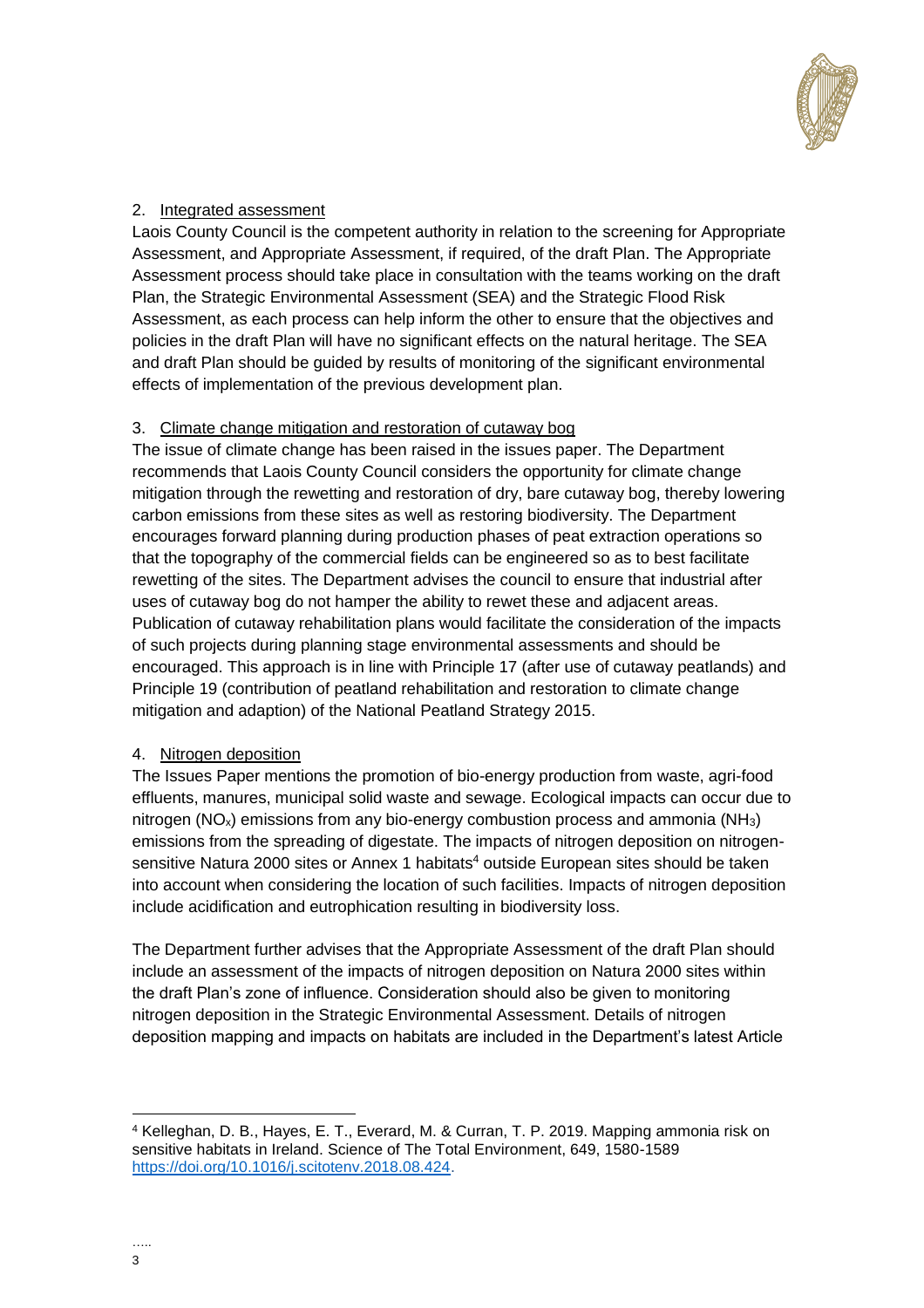

17 report<sup>5</sup>. The SCAIL Agriculture and SCAIL Combustion screening tools may also assist in these assessments<sup>6</sup>.

### 5. Green infrastructure network review

The incorporation of Green Infrastructure (GI) in spatial planning is one of the ways in which the National Biodiversity Action Plan 2017 -2021 seeks to address the main drivers of biodiversity loss in Ireland. This is also a National Policy Objective of the National Planning Framework<sup>7</sup>. The Department recommends that Laois's green infrastructure network should be reviewed.

As outlined in the Biodiversity Action Plan for Abbeyleix<sup>8</sup>, the town is uniquely enhanced by having Abbeyleix (Killamuck) Bog immediately adjacent. This site is rich in biodiversity and provides the town with high quality recreational and educational opportunities. The bog and environs contain two habitats listed on Annex 1 of the Habitats Directive (92/43/EEC), Active Raised Bog, a priority habitat, and Alkaline Fen. The presence of an intact lagg along the eastern side of the bog is a very significant feature of this site, as these transitional zones around raised bogs have generally been lost due to peat cutting. Given its value as a biodiversity site, it is suggested that the forthcoming plan should acknowledge Abbeyleix Bog as an important ecological feature in the County's green infrastructure and ecological network.

There is also scope for cutaway bogs to form an important part of the green infrastructure network in County Laois. As they come out of production, cutaway bogs, by virtue of their function as stepping stones between isolated peatlands, may be essential for the migration, dispersal and genetic exchange of wild species. An example of this is the isolated Red Grouse (Lagopus lagopus hibernicus) population in the Slieve Bloom Mountains<sup>9</sup>, however this is an issue for biodiversity in general. Post-production plans for use of cutaway bogs should also be compatible with the EU Strategy on Green Infrastructure and Article 10 of the Habitats Directive which requires member states to protect landscape features that are of major importance for wild flora and fauna, where necessary, through land use planning and development policies.

The Department encourages the free dissemination of biodiversity data and will, where possible, facilitate use of its data resource by Laois County Council. The Department holds significant habitat and species spatial datasets, including data collected for the most recent

<sup>5</sup> NPWS (2019) The status of EU Protected Habitats and Species in Ireland. Volume 2. Habitat Assessments. Unpublished NPWS report. Edited by Deirdre Lynn and Fionnuala O'Neill. <sup>6</sup> <http://www.scail.ceh.ac.uk/>

<sup>&</sup>lt;sup>7</sup> National Policy Objective 58 - Integrated planning for Green Infrastructure and ecosystem services will be incorporated into the preparation of statutory land use plans

<sup>8</sup> Laois Partnership Ltd. (2014) Biodiversity Action Plan for Abbeyleix, Co. Laois prepared by Fional Mac Gowan B.Sc.Ph.D., Consulting Ecologist, in association with Kearney Consultants & Trainers Ltd.

<sup>9</sup> McMahon, B.J. et al. (2012) Genetic variation among endangered Irish red grouse (*Lagopus lagopus hibernicus*) populations: implications for conservation and management. Conservation Genetics Volume 13, Issue 3.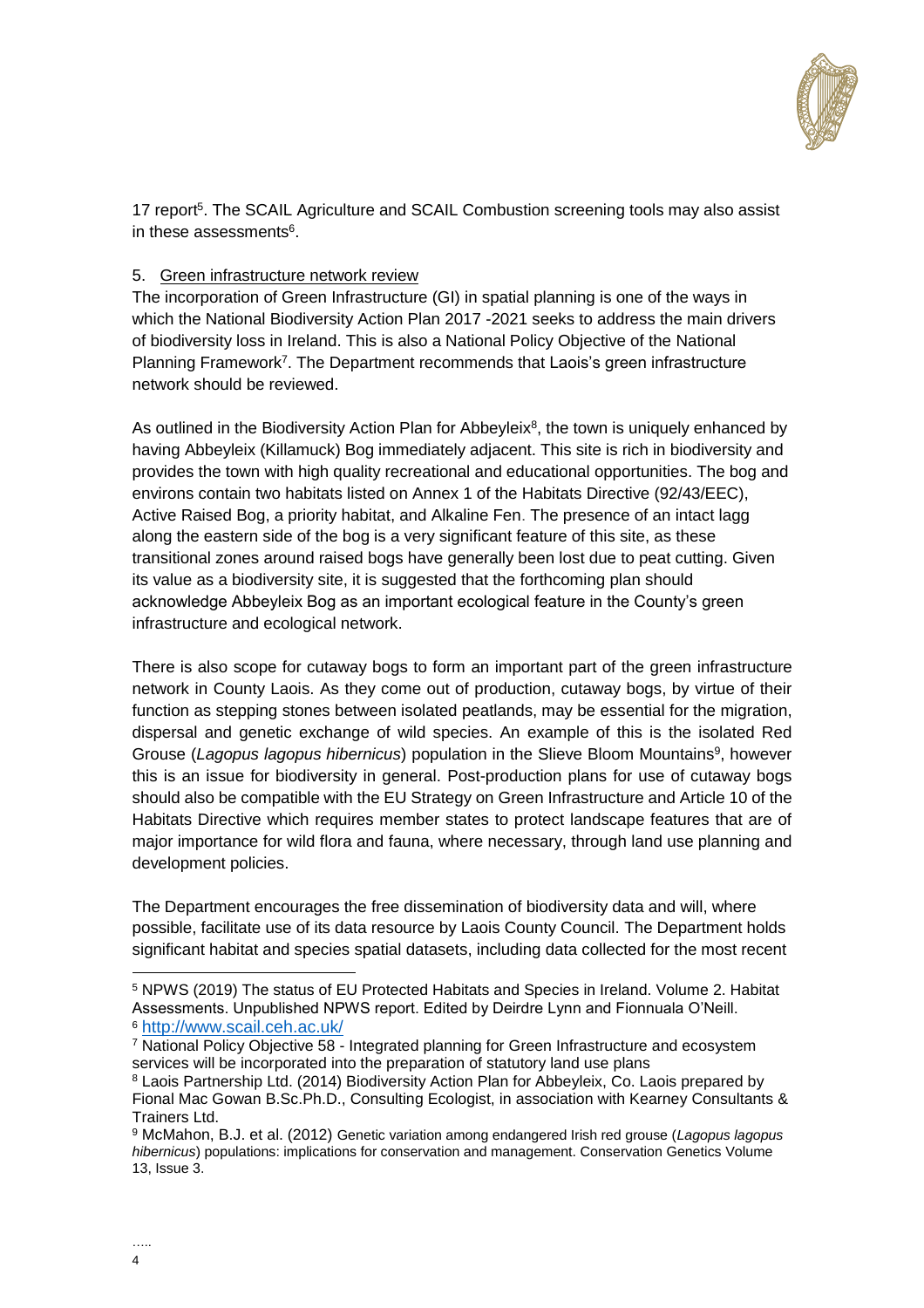

Article 17 conservation status reporting cycle (2019). Details of how to access data can be found on the National Parks and Wildlife Service website<sup>10</sup>.

### Barriers to fish migration on the River Barrow and River Nore Special Area of Conservation (SAC)

Part of the River Barrow and River Nore Special Area of Conservation (SAC) Site Code 002162 lies within County Laois. Qualifying interest species of this SAC, include Atlantic Salmon (*Salmo salar*), Brook Lamprey (*Lampetra planeri*) and River Lamprey (*Lampetra fluviatilis*). A conservation objective for the above fish species is to restore the favourable conservation condition of the SAC by ensuring accessibility to the river system. In the case of Atlantic Salmon, this is defined by the target '*100% of the river channels down to second*  order accessible from estuary<sup>'11</sup>. For Brook Lamprey, the target is '*Access to all watercourses down to first order streams'* and for River Lamprey the target is ''*greater than 75% of main stem and major tributaries down to second order accessible from estuary'.* A number of high risk barriers to fish migration, including weirs and bridge sills occur within this SAC<sup>121314</sup> in County Laois. The Department recommends that this issue is considered in the County Development Plan. There is scope for barrier removal in conjunction with Local Authority projects such as bridge repair and such synergies should be explored further with Inland Fisheries Ireland. The foregoing is in line with National Policy Objective 59 (Enhance the conservation status and improve management of protected areas and protected species by integrating policies and objectives for the protection and restoration of biodiversity in statutory development plans) of the National Planning Framework.

#### 6. Access to natural heritage and greenways

The Issues Paper considers how greater access to natural heritage be facilitated, while having regard to the sensitive nature of many sites. There are a number of conservation sites in Co Laois to which the pubic have access. These include the NPWS owned and managed Nature Reserves at Grantstown Wood and Lough, Coolacurragh Wood and Timahoe Esker . The Slieve Bloom Mountains is also a Nature Reserve (and designated SAC and SPA) and at over 2,300 hectares is Ireland's largest state-owned Nature Reserve. The National Parks and Wildlife Service of this Department, who own and manage these Nature Reserves, should be consulted in relation to any proposals in relation to visitor access to these sites.

<sup>12</sup> CFB, Compass Informatics (2008) Assessment of the Risk of Barriers to Fish Migration in the Nore Catchment, Southern Regional Fisheries Board, Unpublished Report to

CF[Bhttp://www.wfdireland.ie/docs/20\\_FreshwaterMorphology/FW%20Morph%20POMS%20Ass](http://www.wfdireland.ie/docs/20_FreshwaterMorphology/FW%20Morph%20POMS%20Assessment%20of%20the%20risks%20of%20barriers%20-%20Nore%20catchment%5B1%5D.pdf) [essment%20of%20the%20risks%20of%20barriers%20-%20Nore%20catchment%5B1%5D.pdf](http://www.wfdireland.ie/docs/20_FreshwaterMorphology/FW%20Morph%20POMS%20Assessment%20of%20the%20risks%20of%20barriers%20-%20Nore%20catchment%5B1%5D.pdf) <sup>13</sup> Sullivan, A. (2007) Assessment of fish passage and the ecological impact of migration barriers on the River Nore catchment, Nore Suir Rivers Trust & OPW

[http://www.noresuirrivertrust.org/Files/NoreBarrierMigrationStudyVer1\\_3.pdf](http://www.noresuirrivertrust.org/Files/NoreBarrierMigrationStudyVer1_3.pdf)

<u>.</u>

<sup>10</sup> <https://www.npws.ie/maps-and-data/open-data-policy>

<sup>11</sup> NPWS (2011) Conservation Objectives: River Barrow and River Nore SAC (002162). Version 1.0. National Parks

<sup>&</sup>lt;sup>14</sup> King, J.J. (2006) The status and distribution of lamprey in the River Barrow SAC. Irish Wildlife Manuals No. 21. National Parks and Wildlife Service, Department of Environment, Heritage and Local Government, Dublin, Ireland. <https://www.npws.ie/sites/default/files/publications/pdf/IWM21.pdf>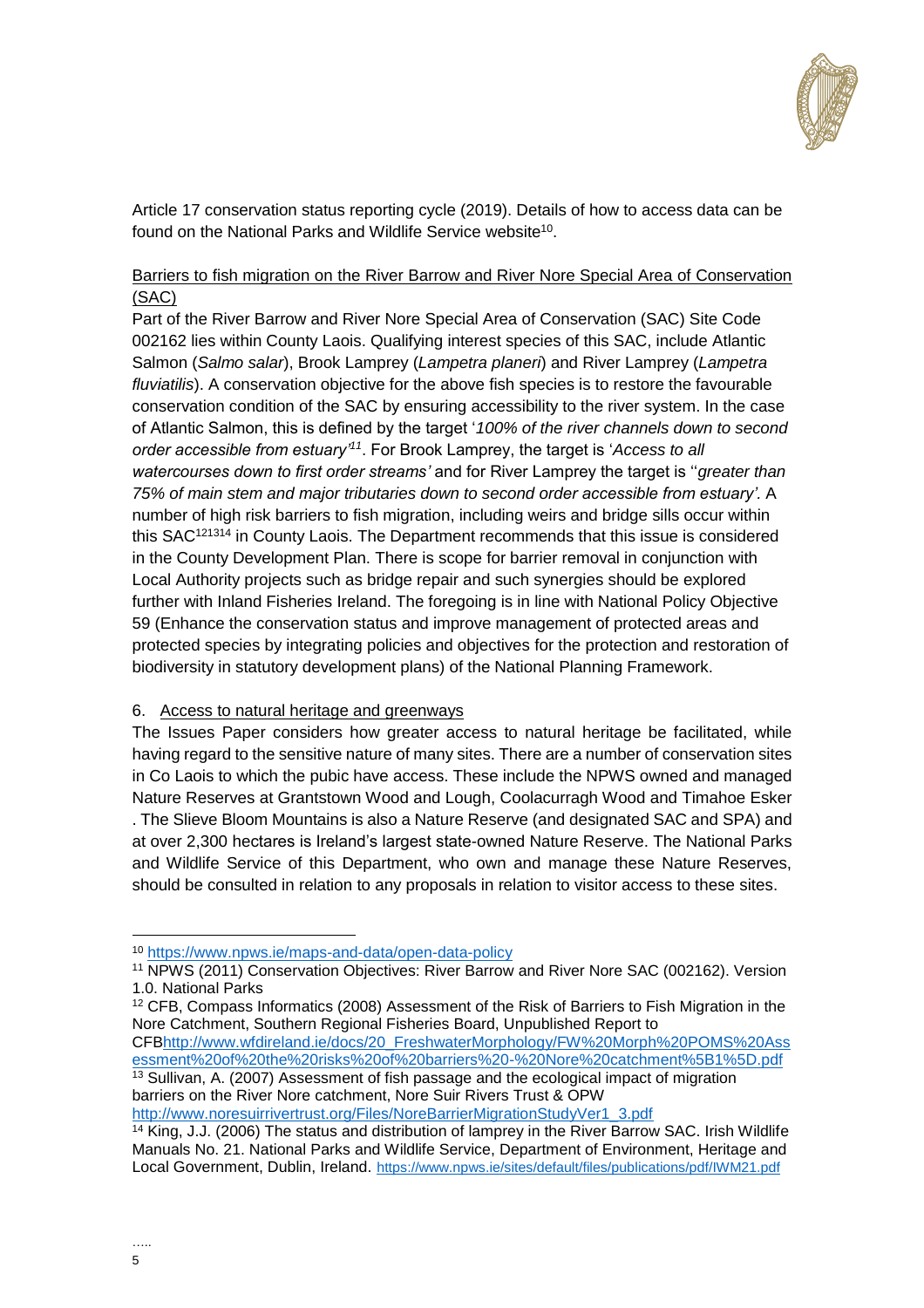

In the National Greenway Strategy<sup>15</sup>, a greenway is described as is a recreational or pedestrian corridor for non-motorised journeys, developed in an integrated manner which enhances both the environment and quality of life of the surrounding area. They can include measures to enhance biodiversity and to provide enhancement measures for the All Ireland Pollinator Plan 2015 – 2020. Greenways are generally welcomed by the Department as a positive contribution to improving the sustainable transport and tourism infrastructure of Ireland.

However, the same risks to biodiversity are associated with greenways as with any other road development. As advised in the National Greenway Strategy, greenways should be designed to take into account, and avoid where necessary, the sensitivities of natural heritage. Project appraisal and consideration of a number of route options, as outlined in the Common Appraisal Framework for Transport Projects and Programmes<sup>16</sup>, is one way of taking natural heritage into account at an early stage. Greenways should be strategic and projects will be considered for funding under the strategy, if they link to activities and locations, while in themselves not being the most scenic routes.

### **Archaeology**

For specific inquiries in relation to the archaeological heritage within the Development Plan please contact:

Celine Walsh, Archaeologist, National Monuments Service, Department of Culture, Heritage and the Gaeltacht, Custom House, Dublin 1. Tel. 01 8882116

# **1) Statutory Obligations of Local Authorities Development Plans and the Archaeological Heritage.**

### **The Planning and Development Act, 2000**

The Planning and Development Act, 2000 came into effect on the  $11<sup>th</sup>$  March 2002. Local Authorities are now obliged to include the conservation and protection of archaeological sites as an objective within Development Plans.

It is stated in section 10, subsection 2 (c), that:

*"a development plan shall include objectives for the conservation and protection of the environment including, in particular, the archaeological and natural heritage and the conservation and protection of European sites and any other sites which may be prescribed for the purposes of this paragraph"*

Thus, it is now mandatory for Local Authorities to include the conservation and protection of the archaeological heritage as an objective in all Development Plans.

Transport Projects and Programmes

<sup>&</sup>lt;sup>15</sup> Government of Ireland (2018) Strategy for the Future Development of National and Regional Greenways prepared by the Department of Tourism, Transport and Sport [www.dttas.gov.ie](http://www.dttas.gov.ie/) <sup>16</sup> Department of Transport, Tourism and Sport (2016) Common Appraisal Framework for

[<sup>\(</sup>https://assets.gov.ie/34326/6bb58b8fe9424bce9595f0a118fc334e.pdf](https://assets.gov.ie/34326/6bb58b8fe9424bce9595f0a118fc334e.pdf) )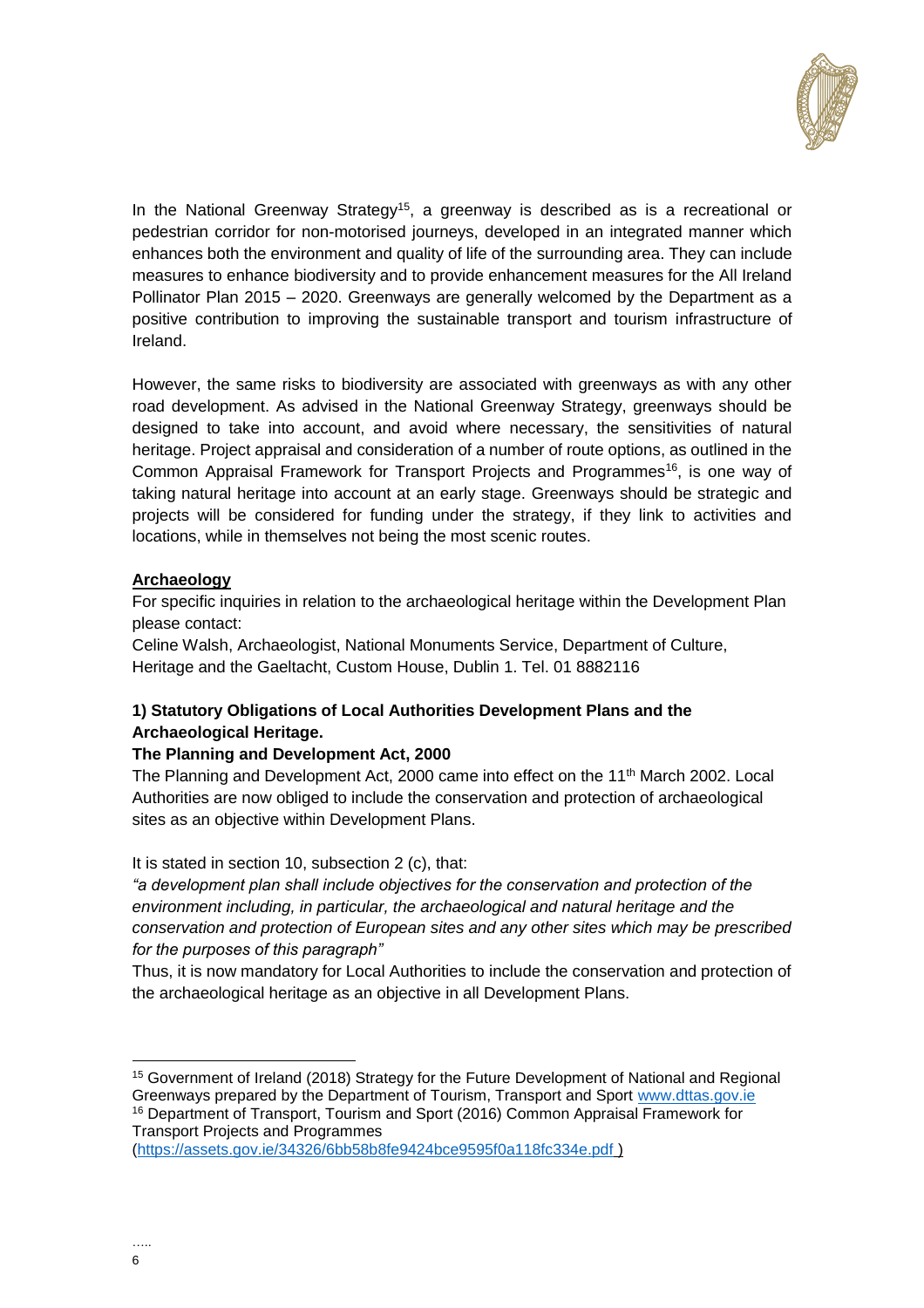

In addition to this, the First Schedule, Part IV, Section 6 of the Act states that objectives which may be indicated in Development Plan include:

"*Protecting and preserving (either in situ or by record) places, caves, sites, features and other objects of archaeological, geological, historical, scientific or ecological interest"*

### **The Local Government Act, 2001**

Section 69 (1) of the Local Government Act, 2001 requires Local Authorities to have regard to certain matters when exercising its functions under any enactment (e.g. their planning functions including adopting Development Plans and deciding on planning applications), and those matters include:

*"policies and objectives of the Government or any Minister of the Government in so far as they may affect or relate to its functions"*

The Department of Culture, Heritage and the Gaeltacht has set out policies in the publication *'Framework and Principles for the Protection of the Archaeological Heritage'*, and part of that policy is that archaeological considerations need to be taken full account of in the development process.

### **The European Convention on the Protection of the Archaeological Heritage (Valetta, 1992)**

This Council of Europe Convention was ratified by Ireland in 1997. It requires that archaeological heritage is taken account of in the development process. This is important, as it reiterates the legal obligations of Irish planning law into a broader European context. This convention also includes the setting and context of archaeological sites as part of the archaeological heritage that requires protection. Ireland is a signatory of this Convention, and as such is legally bound by it.

### **2) Protecting the Archaeological Heritage as an Objective within the Laois County Development Plan**

Most Development Plans have a preliminary section listing the main objectives and policies of the Development Plan. However, some Development Plans deal with each 'element' separately and only list the objectives and policies regarding each element in the corresponding section within the Development Plan. The Department of Culture, Heritage and the Gaeltacht requests those who include a main objectives list, to include the following objective to cover the policies for protecting the archaeological heritage. (This is expanded upon and detailed in the specific section entitled 'Archaeological Heritage')

A standard basic objective for protection of the archaeological heritage: *It will be an objective of the planning authority to secure the preservation (ie: preservation in-situ or, as a minimum, preservation by record) of all archaeological monuments included in the Record of Monuments and Places as established under Section 12 of the National Monuments (Amendment) Act, 1994, and of sites, features and objects of archaeological interest generally.*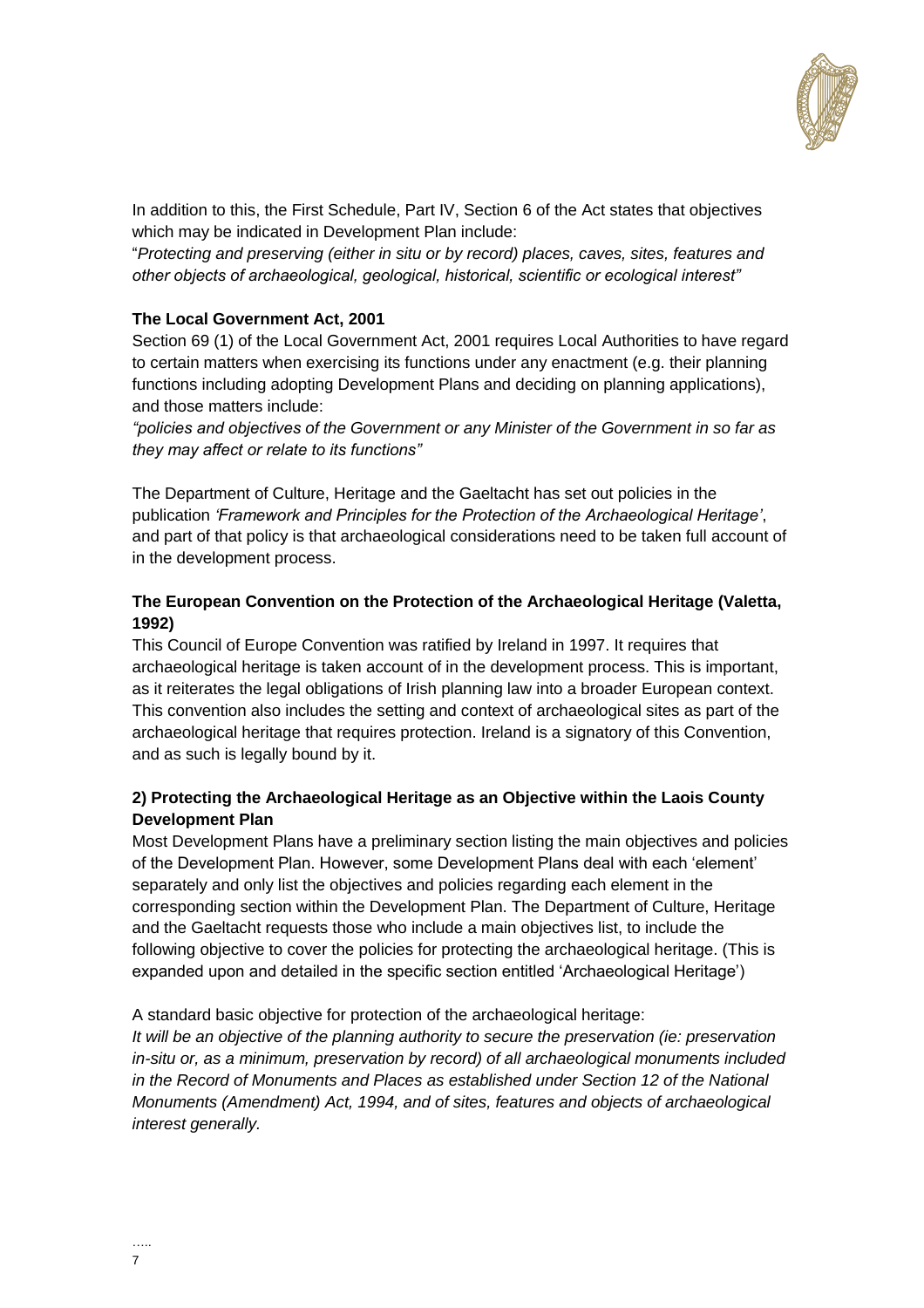

*In securing such preservation the planning authority will have regard to the advice and recommendations of The Department of Culture, Heritage and the Gaeltacht, both in respect of whether or not to grant planning permission and in respect of the conditions to which permission, if granted, should be granted.*

# **3) Specific Section/Chapter entitled 'Archaeological Heritage' as part of the Laois County Development Plan**

Obviously the more information about the archaeological heritage that can be included in the Development Plan the better. If the Development Plan can be as clear as possible in outlining the planning restraints on archaeological sites, the possibility of developments being held up due to a concern for the archaeological impact of that development is greatly reduced.

In keeping with the Planning and Development Act, 2000, The Department of Culture, Heritage and the Gaeltacht, recommends that the Laois County Development Plan includes a section/chapter regarding 'Archaeological Heritage'. This should clearly outline the main planning objectives regarding the archaeological heritage of the Development Plan. Within this section/chapter, The Department of Culture, Heritage and the Gaeltacht, recommends that the following items be included:

# **Proposed Wording of the Section on Archaeological Heritage within the Laois Development Plan**

**DEFINITION:** The archaeological heritage of Laois includes structures, constructions, groups of buildings, developed sites, all recorded monuments as well as their contexts, and moveable objects, situated both on land and underwater. *(The European Convention for the Protection of Archaeological Heritage, Valetta 1992)*

*(This means that the archaeological heritage is not confined to the archaeological sites within the Record of Monuments and Places. It includes any archaeological site that may not have been recorded yet, as well as archaeology beneath the ground surface, as well as the context of any site.)* 

# **The Archaeological Heritage is comprised of:**

- Recorded sites and features of historical and archaeological importance included in the Record of Monuments and Places as established under section 12 of the National Monuments (Amendment) Act, 1994.
- Major sites of archaeological importance in State Ownership or Guardianship
- National Monuments which are the subject of Preservation Orders in Laois
- All previously unknown archaeology that becomes known (e.g. through ground disturbance, fieldwork, or the discovery of sites underwater).

### **General Policies**

It will be the general policy of the council to apply the following principles to the archaeological heritage: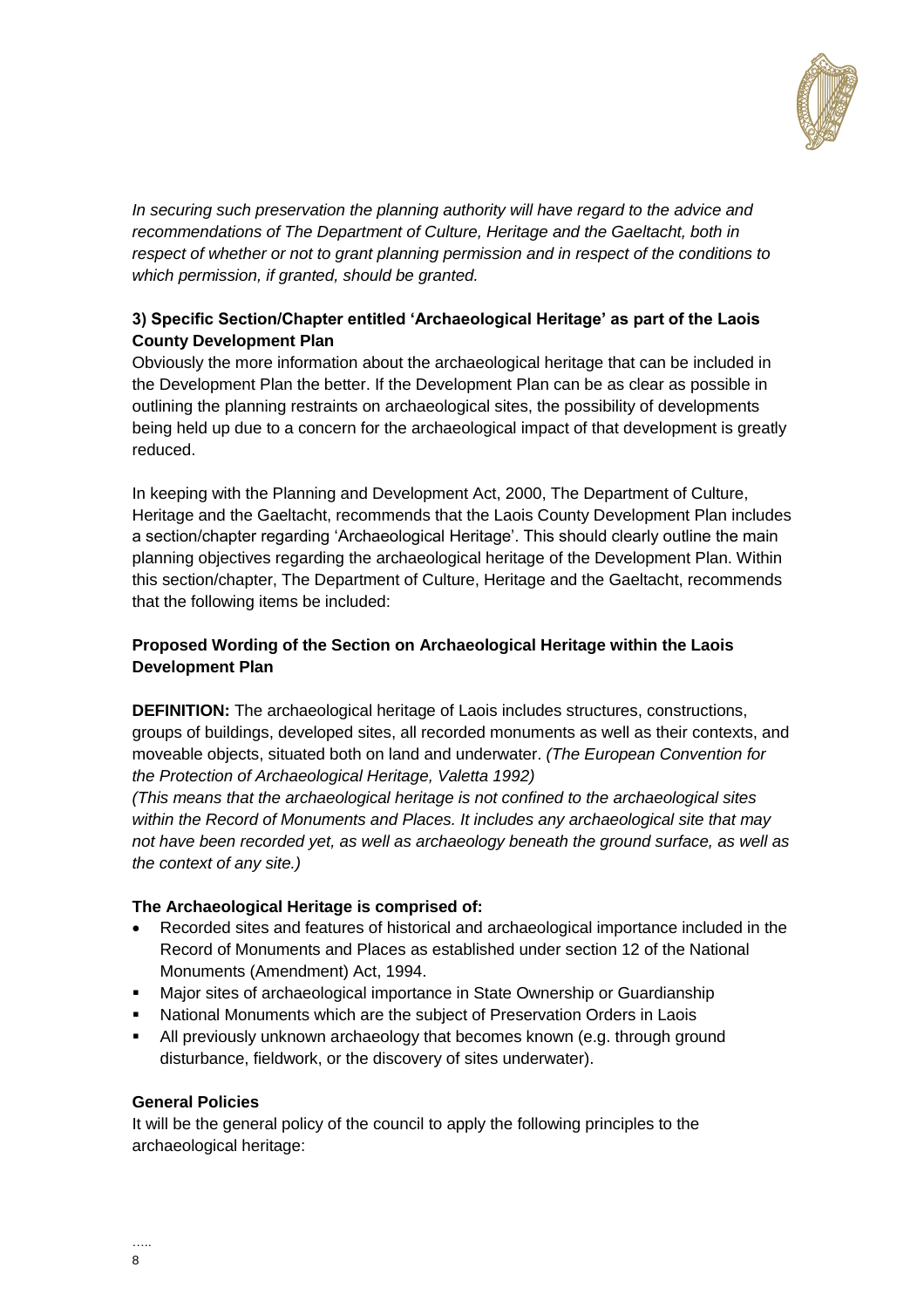

- *To protect and enhance archaeological monuments and their settings including town walls, town embankments and ditches, town gates, bastions or ancillary fortifications.*
- *To facilitate appropriate guidance in relation to the protection of the archaeological heritage in the area covered in the Plan.*
- *To provide guidance to developers and property owners regarding the archaeological implications of a proposed development.*
- *To promote pre-planning consultations in relation to the archaeological heritage with the Planning Authority and with The Department of Culture, Heritage and the Gaeltacht,*
- *To endeavor to ensure the dissemination of the results of archaeological excavation in a timely and appropriate manner.*
- *To promote public awareness of the rich archaeological heritage in the area.*

#### **Specific Objectives**

It will be an objective of the Planning Authority to secure the preservation (*in-situ* or by record) of all sites and features of historical and archaeological interest.

It will be an objective of the Planning Authority to secure the preservation (*in situ*) of town walls, embankments, town gates, bastions or ancillary fortifications or portions thereof.

It will be an objective of the Planning Authority to preserve the integrity of existing archaeological monuments in their settings including the integrity of town defences.

It will be an objective of the Planning Authority to ensure that development in the vicinity of a site of archaeological interest shall not be detrimental to the character of the archaeological site or its setting by reason of its location, scale, bulk or detailing.

When considering development in the vicinity of town defences, the planning authority will aim to achieve a satisfactory buffer area between the development and the town defences in order to ensure the preservation and enhancement of the amenity associated with the presence of town defences within the historic urban pattern.

The Planning Authority will have regard to the preservation and enhancement of the line of the town defences when considering development proposed in their vicinity. Disturbance, removal and alteration of the line of town defences shall not be considered appropriate within the historic towns.

It will be an objective of the Planning Authority to retain the existing street layout, historic building lines and traditional plot widths where these derive from medieval or earlier origins.

In securing such preservation the Planning Authority will have regard to the advice and recommendations of The Department of Culture, Heritage and the Gaeltacht, both in respect of whether or not to grant planning permission and in respect of the conditions to which permission, if granted, should be subject.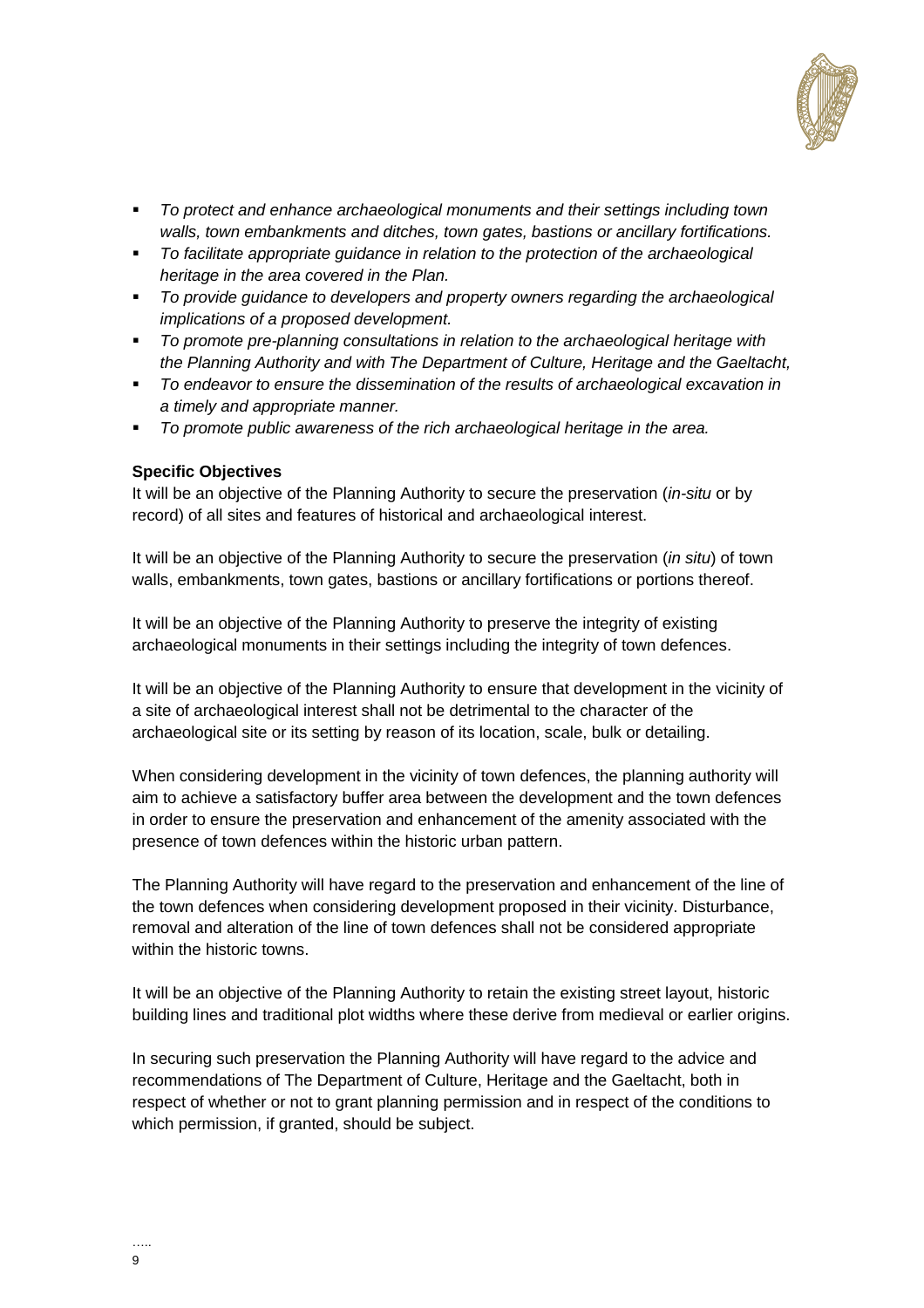

When considering development in the vicinity of all upstanding monuments including town defences, the Planning Authority will require the preparation of submission of an archaeological assessment detailing the potential impact of any development on both upstanding buried structures and deposits. The report will also include a visual impact assessment to ensure adequate consideration of any potential visual impact the proposed development may have on any upstanding remains.

### **General information which should be placed in an appropriate location within the Development Plan.**

### **The Record of Monuments and Places (RMP)**

The Record of Monument and Places (RMP) is a statutory audit of archaeological monuments provided for in the National Monuments Acts. It consists of a county by county set of marked-up Ordnance Survey maps and a manual listing basic information in relation to each monument or area included in the RMP. Monuments in the RMP are protected under the National Monuments (Amendment) Act 1994. The RMP is revised periodically.

### *Historic Towns and Town Defences*

Historic Towns which have been identified by the Department of Culture, Heritage and the Gaeltacht for general protection are towns which were first identified in the Urban Archaeological Survey of Laois and which have been included in the RMP. For Laois these historic towns include the following list – Ballinakill, Castletown, Dunamase, Killaban, Portarlington and Portlaoise.

The guideline boundaries for these towns are illustrated within the RMP. The area within the historic boundaries are known as Zones of Archaeological Potential, and are areas where intense archaeology is present.

Many of our historic villages, towns and cities comprise a series of streets bounded by town walls, embankments and ditches with town gates marking the entrance to and exit from the urban area. The town defences are amongst the most important monuments in any medieval town.

These fortifications marked out the area of jurisdiction of the town's authority. In some examples additional protective features, like bastions and star-shaped fortifications were built alongside or outside the original town bulwarks.

In a few rare examples, the modern urban centre has not yet fully developed within the area enclosed by the ambitious town walls. However, in most examples, lengths of town wall, gateways and in some cases town banks and ditches lie within or under the modern urban fabric. The survival of these town defences can vary. Some are relatively intact, although pierced through by modern roads and bridges, others lie buried beneath a palimpsest of later building. Protection of the town's heritage includes the retention of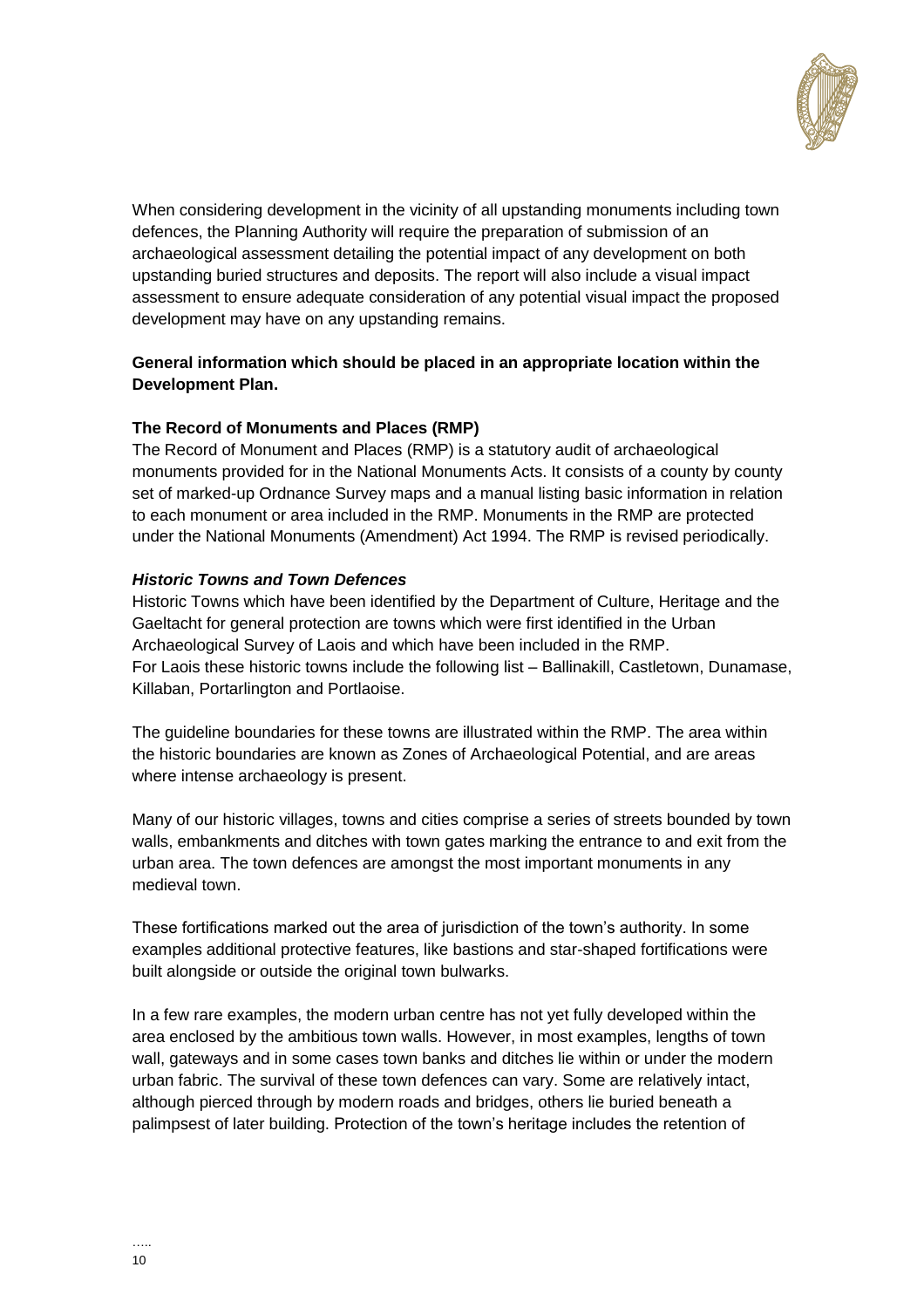

existing street layout, historic building lines and traditional plot widths where these derive from medieval or earlier origins.

(Details of monuments within Zones of Archaeological Potential are shown on maps accompanying the Urban Archaeological Survey, which Laois County Council been furnished with.)

The Department of Culture, Heritage and the Gaeltacht, would like to draw your attention to the *Bruges Resolution on the Conservation of Smaller Historic Towns, (1975),* which was adopted by the 4<sup>th</sup> ICOMOS General Assembly, which outlines the importance of preserving the features of historic towns, while allowing for the necessity of development.

#### *Underwater Archaeology*

Under the National Monuments Acts 1930-1994 all shipwrecks over one hundred years old, underwater archaeological structures, features and objects are protected. The quantification of the underwater archaeological resource is at a preliminary stage with the National Shipwreck Inventory currently being compiled. This source indicates areas of high archaeological potential within marine environments. The Record of Monuments and Places does not include all underwater archaeological sites. As a result the potential exists for development to impact negatively on our underwater cultural resource. Development Plans should therefore take account of any development and constructional impacts on riverine, lacustrine, intertidal and sub-tidal environments.

### **Monument or sites included in the Record of Monument and Places (RMP) located within the land holding of development proposals.**

It is recommended that the following section be included in an appropriate area of the development plan (possibly in the section relating to open spaces or to residential developments).

*Where a proposed development (excluding individual residential home units) includes a monument or site included in the Record Monument and Places within the landholding we recommend that*

*A) The developer shall commission an archaeological assessment to establish the extent of archaeological material associated with the monument or site. This assessment shall also define the buffer area or area contiguous with the monument which will preserve the setting and visual amenity of the site.*

*B) The area of the monument and buffer should not be included as part of the open space requirement demanded of a specific developments but should be additional to the required open spaces.*

*C) If a monument or place included in the Record of Monument and Places lies within the open space requirement a development, a conservation plan for that monument should be requested as part of the landscape plan for that proposed open space.*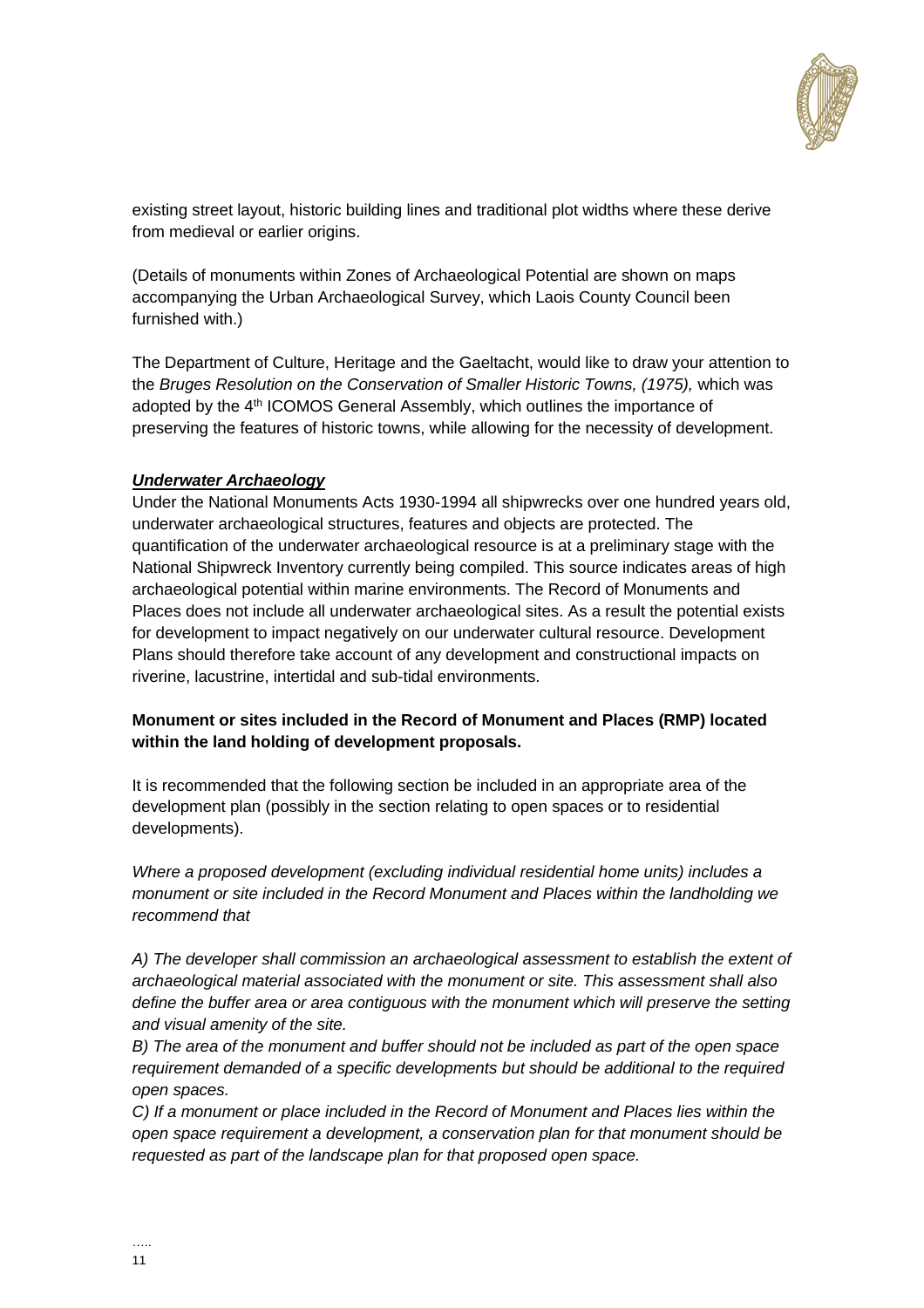

*D )Should a monument or site included in the Record of Monument and Places be incorporated into a development the monument and attendant buffer area should be ceded to Local Authority Ownership once the development and associated landscaping works are complete so that the future protection of the monument can be assured.*

### **Specific Operational Development Control Section on 'Archaeological Heritage'**

### **The Minister recommends that the following section would be included in Chapter of the Development Plan dealing with "Development Control"**

- *It is the policy of Planning Authority that proposed developments that may (due to their location, size, or nature) have implications for the archaeological heritage should be subject to archaeological assessment. Such developments include those that are located at or close to archaeological monuments or site, those that are extensive in terms of area (ground disturbance of 1/2 hectare or more) or length (1 kilometre or more) and developments that require an Environmental Impact Statement.*
- *The applicant may be formally requested, as part of the planning process to have a report prepared by an archaeologist on the archaeological implications, if any, of the proposed development. The applicant shall commission this assessment report. These archaeological assessment reports shall be submitted to the Planning Authority, and to the Department of Culture, Heritage and the Gaeltacht for their consideration prior to the planning decision*
- *All planning permissions and other development applications, which are in or might affect sites and features of historical and archaeological interest, shall be referred to the Minister through the Department of Culture, Heritage and the Gaeltacht for comment.*
- *Referrals shall be made in adequate time to allow for the applications to be assessed, for field inspections to be completed and for comments/observations to be returned to the Planning Authority.*
- *The Ministerial recommendations will be fully considered by the Planning Authority in reaching their decision.*
- Conditions which the Planning Authority may place on developments within the zone of *archaeological potential and within close proximity to Recorded Monuments and sites may include the funding by the applicant of archaeological assessment, monitoring, testing or excavation within the area covered by the permission, either prior to the planning decision or prior to any development works proceeding on the site following the grant of planning permission. The preservation of all or part of the archaeological remains in the area covered by the permission may also be considered by the Planning Authority as a condition on such developments. Each planning application for development within the Area of Archaeological Potential and within close proximity to recorded archaeological sites shall be assessed on its own merits.*

*The Planning Authority will advise developers that they should, during the stages of consideration of a development project that may have a potential impact on the archaeological heritage, consult to identify all relevant issues with a view to discussing any possible difficulties.*